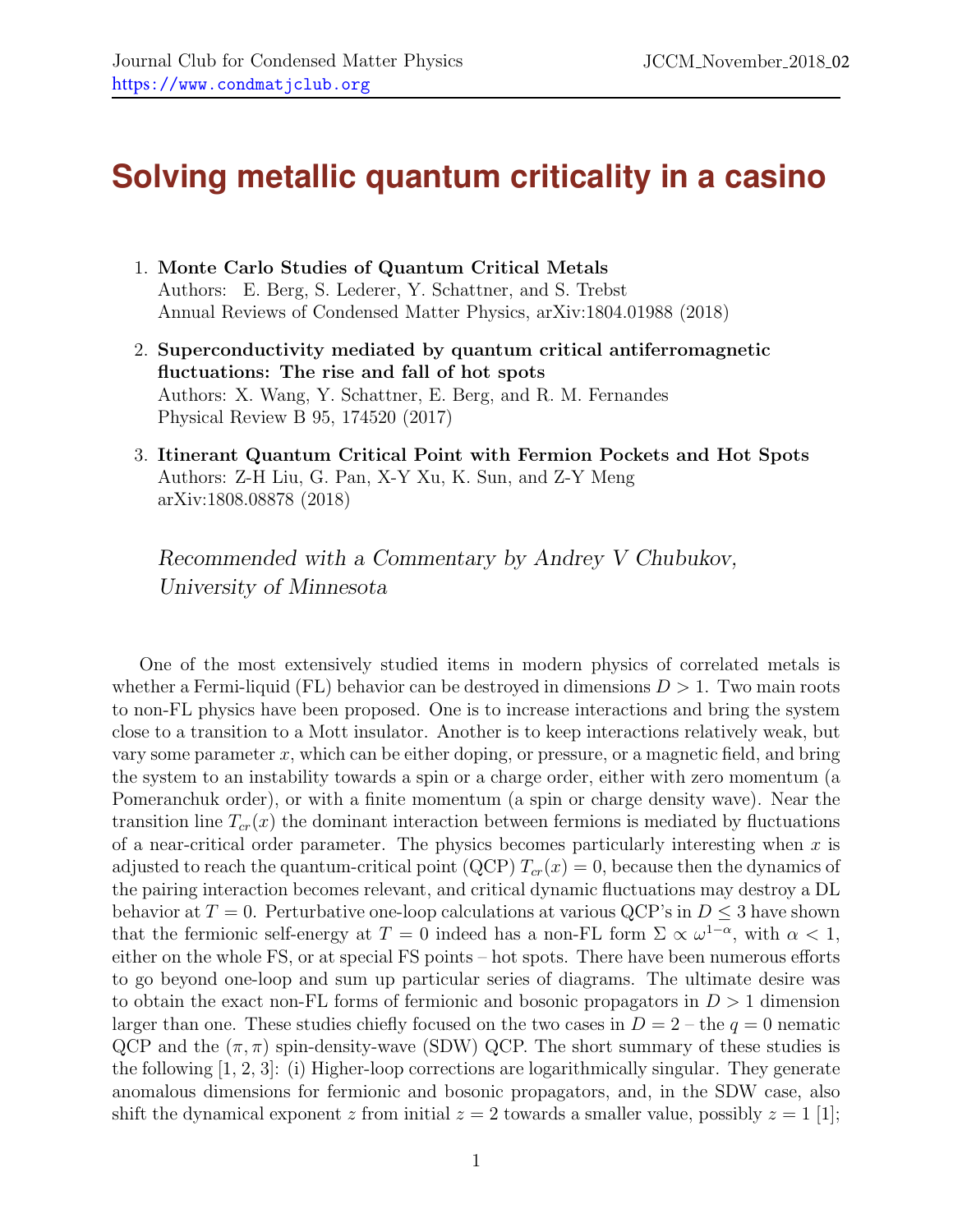(ii) A naked QCP is actually inaccessible as it is surrounded by a superconducting dome. Superconductivity is mediated by the same interaction, which gives rise to a non-FL behavior, and competes with a non-FL. There is no obvious small or large parameter at a QCP, and the results (i) and (ii) have been obtained within approximate computation procedures (e.g., by using Eliashberg theory for superconductivity and anomalous dimensions). Because of this limitation, there is a clear need to analyze non-FL physics at a metallic QCP using a different, non-perturbative approach.



<span id="page-1-0"></span>Figure 1: (a-b) A SDW QCP. (a) – Phase diagram with SDW and d-wave superconducting phases, (b)  $T_c$  vs the coupling  $\lambda$ . Dashed line is the one-loop result. (c-d)- A nematic QCP. (s) The phase diagram with nematic and s-wave superconducting phases. Color coding is for the exponent for the resistivity; (d) Fermionic self-energy in hot  $(\text{red})$  and cold  $(\text{blue})$  regions at a QCP  $(h = h_c)$  and away from it. Figs.  $(a, c, d)$  from Ref. [\[4\]](#page-3-3), Fig. (b) from Ref. [\[5\]](#page-3-4).

The papers which I recommend for reading are on this alternative approach – the numerical Quantum Monte Carlo studies of quantum criticality in a metal. I selected three publications – the review by Berg el al  $\left[4\right]$  (which contains references to earlier works by the extended group), the paper by S. Wang et al [\[5\]](#page-3-4) on the analysis of superconductivity near a SDW QCP and a detailed comparison with the one-loop Eliashberg calculation of d-wave  $T_c$ , and the very recent paper by Z-H Liu et al [\[6\]](#page-3-5), also on SDW QCP, in which they argue that they detected the anomalous exponent for the bosonic propagator. There have also been QMC studies of CDW order in the cuprates [\[7\]](#page-3-6) and of quantum criticality near a topological transition [\[8\]](#page-3-7). QMC studies require some care, particularly in case of SDW and CDW transitions, to avoid fermionic sign problem. This is done by using lattice models with at least two bands [\[9\]](#page-3-8). Another restriction is the system size both in spatial and in time direction, which does not allow to consider large systems and very low temperatures. There is growing interest to combine QMC and machine learning to focus on fermion modes that are directly associated with low-energy physics [\[10\]](#page-3-9). This will potentially allow QMC studies to probe lower temperatures and larger system sizes.

One result, firmly established by QMC, is that both nematic and SDW metallic QCP are surrounded by superconducting domes (see Fig[.1,](#page-1-0) a-b). The authors of Ref. [\[5\]](#page-3-4) made a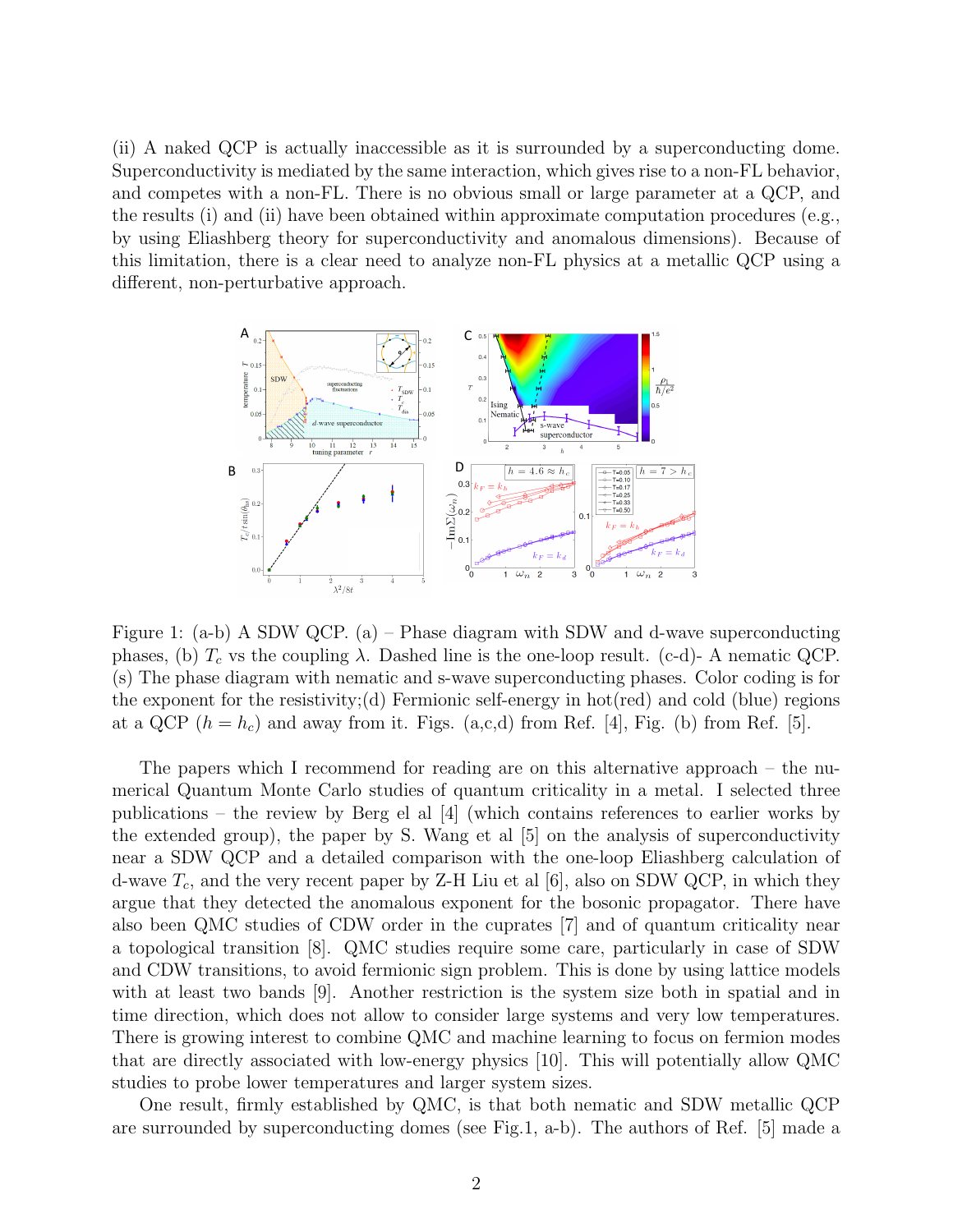detailed comparison of their QMC data for SDW QCP with the Eliashberg theory for the hot spot low-energy model and found a near-perfect agreement at small and moderate couplings (Fig. [1](#page-1-0) c), despite that corrections to the Eliashberg theory are of order one even at weak coupling.

Above  $T_c$ , QMC studies of the bosonic propagator at a SDW QCP have found [\[4,](#page-3-3) [5,](#page-3-4) [6\]](#page-3-5) the dynamical exponent  $z = 2$ , as in one-loop analytical studies. This likely indicates that the scale below which the flow of z becomes visible, is too small for current QMC studies. Nevertheless, in recent QMC work [\[6\]](#page-3-5), Z-H Liu et al reported that they detected the anomalous dimension of the bosonic propagator  $\chi(q, \Omega_m) \propto 1/((q - Q)^2 + \gamma |\Omega_m|)^{1-\eta}$ , with  $\eta \approx 1/8$ . The anomalous dimension has not been detected in QMC data away from a QCP, i.e., is the system property at the QCP. A future work in this direction is highly desirable. For a nematic QCP, the situation is more nuanced. The static bosonic propagator obeys Ornstein-Zernike form, as is expected from the one-loop analysis. According to the analytical treatment, the frequency dependence should be in the form of Landau damping  $\Omega/q$  (this corresponds to  $z = 3$ ). QMC data at moderate coupling do show features consistent with  $\Omega/q$  dependence, if finite size corrections are included, however for larger couplings the dependence is qualitatively different. Why is that is not clear.

The QMC studies of the fermionic properties along Matsubara axis did find that  $\Sigma_k(\omega_m)$ shows a FL behavior away from a QCP and a non-FL behavior at a QCP, and that deviations from a FL behavior are the strongest for fermions at hot spots, for a SDW QCP, or, for a nematic QCP, for FS points where the form-factor is the largest (Fig. [1d](#page-1-0)). This is the expected behavior. However, the non-FL self-energy at a QCP and, e.g., at a hot spot, does not display an expected power-law frequency dependence,  $\Sigma(\omega_m) \propto \omega_m^{1-\alpha}$ . Instead,  $\Sigma_k(\omega_m)$ becomes weakly dependent on frequency. This well may be due to thermal fluctuations, because  $\Sigma_k(\omega_m)$  in QMC is obtained at a finite and not that small T, but this has not been resolved yet.

So, where do we go from here? My personal view is that at the moment QMC studies confirmed that a phase diagram of a QC metal has a dome of superconductivity around a QCP (i.e., the pairing wins the competition with a non-FL), and that immediately above the dome fermionic self-energy has a non-Fl form and the bosonic propagator shows the anomalous dimension in the SDW case. They also questioned some features of the lowenergy theory, which were taken for granted, like  $z = 3$  scaling at a nematic QCP. My take is that the QMC results and the results of analytical studies of low-energy models will eventually converge. However, QMC is also capable to explore the regime which was not probed before. Namely, the vast majority of low-energy analytical studies is done under the assumption that the fermion-boson coupling is smaller than the Fermi energy. QCP studies can go outside this regime and study the QC behavior at stronger couplings. This will likely reveal a novel NFL physics. Another item, which QMC studies recently began exploring, is the transport near a QCP. Finally, there are many others QCP's, which so far have not been analyzed using QMC.

And the "big" issue is the relation of both QMC and analytical studies of QC metals to superconductivity, non-FL physics, and other features of the phase diagrams of cuprate, Febased, and even heavy-fermion superconductors. Linear in T resistivity is indeed the central issue here. In many QC theories, resistivity does show a linear behavior, but only above a certain finite  $T_0$ . In analytical studies, this  $T_0$  is determined only by order of magnitude.